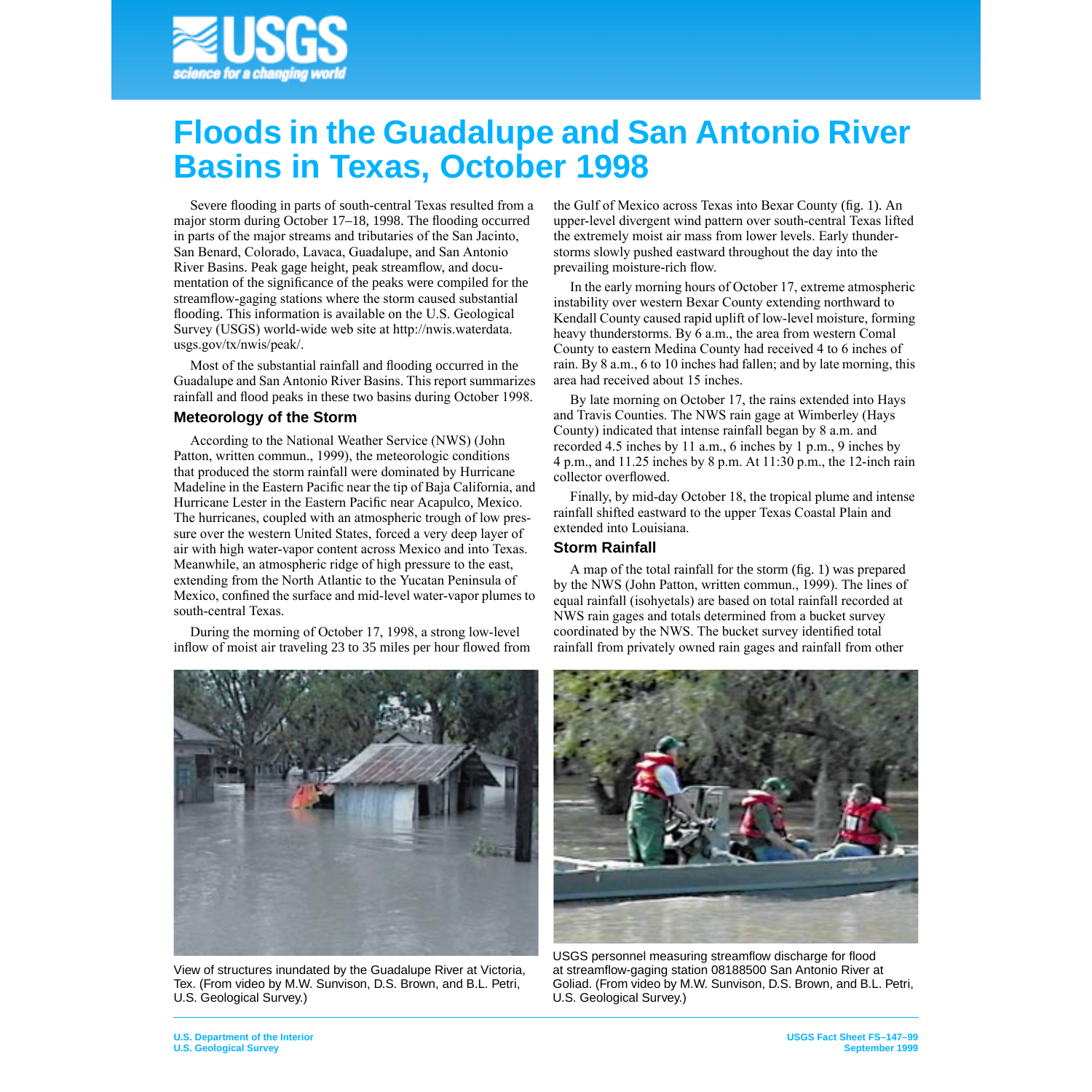collectors. Rainfall totals less than 8 inches were documented outside the area encompassed by the 8-inch isohyetal (fig. 1) but are not discussed in this report.

The rainfall shown (fig. 1) represents total rainfall for October 17–18. However, as indicated previously, most of the rain fell in less than 24 hours. The isohyetals show two main centers of rainfall. The largest documented rainfall was in southern Hays County just south of San Marcos, where at least 30 inches was recorded. A second center, with about 22 inches of rain, was documented at a site in western Comal County. The isohyetals indicate that about 2,300 square miles in 12 counties received at least 12 inches of rain, and about 5,000 square miles in 19 counties received at least 8 inches of rain. The NWS operates and sponsors many recording rain gages in the area; however, many of the gages overflowed during the storm, thus, incremental rainfall totals are not available for much of the area with the greatest rainfall.

The available incremental rainfall data and the rainfall indicated by NEXRAD radar operated by the NWS indicate that the storm was moving from northwest to southeast, the same direction as the course of the streams in the area (John Patton, National Weather Service, oral commun., 1999). This movement most likely caused the flood peaks for some sites to be higher than if the storm had been stationary or had moved in another direction. The largest rainfall occurred in the Guadalupe River Basin, and most of the basin received 8 or more inches of rainfall.

#### **Peak Gage Heights and Streamflow**

Substantial flood peaks were documented for 27 streamflowgaging stations operated by the USGS in the Guadalupe and San Antonio River Basins (table 1). Table 1 lists the period of record, peak gage height, and peak streamflow for the maximum known flood prior to the October 1998 flood. Also included are the peak gage height and streamflow for the October 1998 flood, along with the ratio of the October 1998 peak streamflow to the maximum known peak streamflow prior to October 1998. Eleven stations have ratios equal to or exceeding 1.0, indicating that the October 1998 flood produced the highest known peak streamflow for those stations.

The largest ratio (6.5) is for site 8, Guadalupe River at Gonzales; however, only 20 years of data are available for that station (1978–present). Perhaps the most historically significant peaks occurred at site 10, Guadalupe River at Cuero, and site 11, Guadalupe River at Victoria. The October 1998 peak streamflow was 2.6 times the previous maximum streamflow at the Victoria station. The previous maximum streamflow had been the highest since before 1833.

The recurrence period, in years, is indicated for those stations where peak-flow frequency has been estimated (Asquith and Slade, 1997). For other stations, the October 1998 peak is indicated as greater than the 100-year recurrence period where the



**Figure 1.** Total rainfall depths for October 17–18, 1998, storm in Guadalupe and San Antonio River Basins.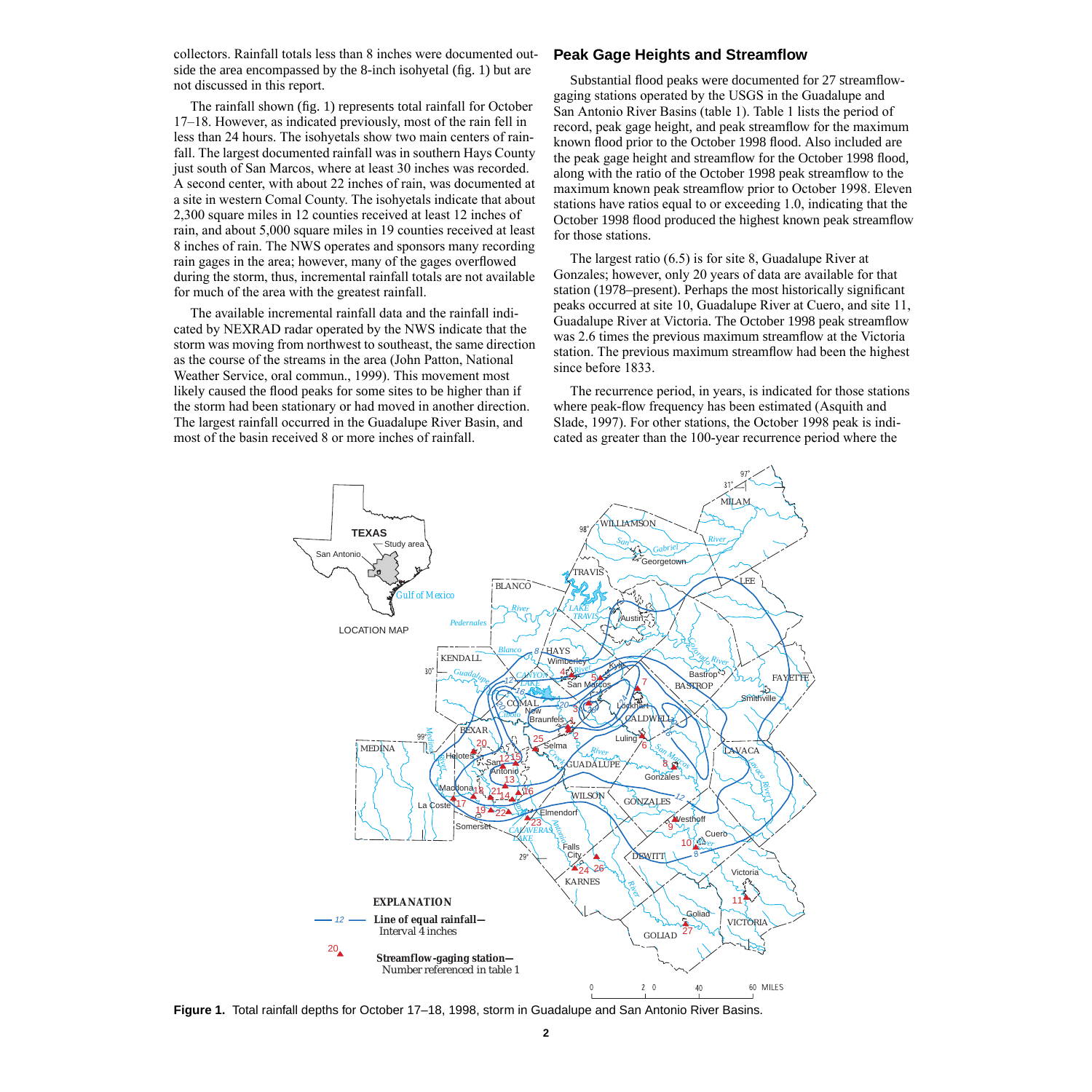**Table 1.** Peak gage heights and streamflows during October 17–20, 1998, for selected stations in the Guadalupe and San Antonio River Basins, Texas

 $[mi^2]$ , square miles; ft, feet; ft<sup>3</sup>/s, cubic feet per second;  $(ft^3/s)/mi^2$ , cubic feet per second per square mile; --, no data; >, greater than

| <b>Site</b><br>no.<br>(fig. 1) | <b>Station</b><br>no. | <b>Station name</b>                                            |                                                            | Previous known maximum peak data     |                                |                             |                                              | October 17-20, 1998, maximum peak data |            |                             |                                    |                                                                   |                                                             |                            |                                                                  |
|--------------------------------|-----------------------|----------------------------------------------------------------|------------------------------------------------------------|--------------------------------------|--------------------------------|-----------------------------|----------------------------------------------|----------------------------------------|------------|-----------------------------|------------------------------------|-------------------------------------------------------------------|-------------------------------------------------------------|----------------------------|------------------------------------------------------------------|
|                                |                       |                                                                | <b>Total</b><br>drain-<br>age<br>area<br>(m <sup>2</sup> ) | Period of<br>record for<br>peak data | Date                           | height<br>(f <sup>t</sup> ) | Gage Stream-<br>flow<br>(tf <sup>3</sup> /s) | Date<br>(month/ Time<br>day)           |            | height<br>(f <sup>t</sup> ) | Gage Stream-<br>flow<br>$(ft^3/s)$ | <b>Ratio to</b><br>previous<br>maximum<br>peak<br>stream-<br>flow | Peak<br>basin<br>yield<br>[(ft <sup>3</sup> /s)/<br>$mi2$ ] | RP <sup>1</sup><br>(years) | Ratio<br>to 100-<br>year<br>peak<br>stream-<br>flow <sup>2</sup> |
|                                |                       |                                                                |                                                            |                                      | <b>Guadalupe River Basin</b>   |                             |                                              |                                        |            |                             |                                    |                                                                   |                                                             |                            |                                                                  |
|                                |                       | 08168500 Guadalupe River above Comal River at<br>New Braunfels | 1,518                                                      | 1845–present                         | 07/08/1869<br>12/1913          | 338<br>338                  | $\overline{\phantom{a}}$<br>$\mathbf{u}$     | 10/17<br>$\overline{\phantom{a}}$      | 1745<br>-- | 35.57<br>$\sim$             | 142,000                            | $\overline{\phantom{a}}$<br>$\overline{\phantom{a}}$              | 93.5<br>$\overline{\phantom{a}}$                            | 100<br>$\overline{a}$      | --                                                               |
| $\overline{2}$                 |                       | 08169500 Guadalupe River at New Braunfels                      | 1.652                                                      | 1915-1927<br>1974–present            | 09/10/1921                     | 28.60                       | 56,600                                       | 10/17                                  | -−         | 38.54                       | 222,000                            | 3.9                                                               | 134                                                         | >100                       | $\overline{a}$                                                   |
| 3                              |                       | 08170500 San Marcos River at San Marcos                        | 47                                                         | 1996–present                         | 06/21/1997                     | 7.73                        | 787                                          | 10/17                                  | 1600       | 21.29                       | 21,500                             | $\overline{\phantom{a}}$                                          | 457                                                         | --                         | $- -$                                                            |
| $\overline{4}$                 |                       | 08171000 Blanco River at Wimberley                             | 355                                                        | 1869-present                         | 05/28/1929                     | 33.30                       | 113,000                                      | 10/17                                  | 1415       | 28.50                       | 116,000                            | 1.0                                                               | 327                                                         | 100                        | 1.06                                                             |
| 5                              |                       | 08171300 Blanco River near Kyle                                | 412                                                        | 1882-present                         | 05/1929                        | $3_{40}$                    | 139,000                                      | 10/17                                  | 1700       | 35.82                       | 105,000                            | $\cdot$ 8                                                         | 255                                                         | 50                         | н.                                                               |
| 6                              |                       | 08172000 San Marcos River at Luling                            | 838                                                        | 1859-present                         | 1869 or 1870                   | 340.4                       | $\sim$                                       | 10/18                                  | 0615       | 41.85                       | 206,000                            | $\mathbf{u}$                                                      | 246                                                         | >100                       | 2.09                                                             |
| 7                              |                       | 08172400 Plum Creek at Lockhart                                | 112                                                        | 1905–present                         | 06/1936                        | 322                         | $\sim$                                       | 10/18                                  | 0330       | 23.09                       | 47,200                             | $\mathbf{u}$                                                      | 421                                                         | >100                       | $\overline{a}$                                                   |
| 8                              |                       | 08173900 Guadalupe River at Gonzales                           | 3,490                                                      | 1978–present                         | 06/05/1987                     | $(^{4}-)$                   | 52,000                                       | 10/18                                  | 2100       | 50.44                       | 340,000                            | 6.5                                                               | 97.4                                                        | >100                       | $3 - 4$                                                          |
| 9                              |                       | 08175000 Sandies Creek near Westhoff                           | 549                                                        | 1864–present                         | 07/02/1936                     | 33.1                        | 92,700                                       | 10/19                                  | 2000       | 28.80                       | 36,200                             | .4                                                                | 65.9                                                        | 15                         | $\mathbf{u}$                                                     |
| 10                             |                       | 08175800 Guadalupe River at Cuero                              | 4,934                                                      | 1900-present                         | 07/02/1936                     | 344.33                      | $\overline{\phantom{a}}$                     | 10/20                                  | 0030       | 50.35                       | 473,000                            | $\overline{\phantom{a}}$                                          | 95.9                                                        | >100                       | $3 - 4$                                                          |
| 11                             |                       | 08176500 Guadalupe River at Victoria                           | 5,198                                                      | 1833–present                         | 07/03/1936                     |                             | 31.22 179,000                                | 10/20                                  | 1400       | 34.04                       | 466,000                            | 2.6                                                               | 89.6                                                        | >100                       | $3 - 4$                                                          |
|                                |                       |                                                                |                                                            |                                      | <b>San Antonio River Basin</b> |                             |                                              |                                        |            |                             |                                    |                                                                   |                                                             |                            |                                                                  |
| 12                             |                       | 08177700 Olmos Creek at Dresden Dr., San Antonio               |                                                            | 21.2 1935-present                    | 04/05/1991                     | 14.38                       | 19,700                                       | 10/17                                  | 0930       | 14.01                       | 18,600                             | .9                                                                | 877                                                         | $-$                        | --                                                               |
| 13                             |                       | 08178050 San Antonio River at Mitchell St., San Antonio        | 42.4                                                       | 1993–present                         | 10/08/1994                     | 7.98                        | 5,090                                        | 10/17                                  | 1015       | 12.94                       | 14,300                             | 2.8                                                               | 337                                                         | $\overline{\phantom{a}}$   | $- -$                                                            |
| 14                             |                       | 08178565 San Antonio River at Loop 410 at San Antonio          | 125                                                        | 1987-present                         | 07/15/1990                     | 32.20                       | 64,300                                       | 10/17                                  | 1600       | 32.57                       | 79,400                             | 1.2                                                               | 635                                                         | $-$                        | $-$                                                              |
| 15                             |                       | 08178700 Salado Creek (upper station), at San Antonio          | 137                                                        | 1853-present                         | 10/1913                        | $323 - 24$                  | $\overline{\phantom{a}}$                     | 10/17                                  | 1600       | 22.40                       | 64,400                             | $\overline{a}$                                                    | 470                                                         | $\overline{\phantom{a}}$   | $-$                                                              |
| 16                             |                       | 08178800 Salado Creek (lower station), at San Antonio          | 189                                                        | 1941-present                         | 09/27/1973                     | 28.83                       | 13.100                                       | 10/17                                  | 1300       | 34.07                       | 47,800                             | 3.6                                                               | 253                                                         | $\overline{\phantom{a}}$   | $-$                                                              |
| 17                             |                       | 08180640 Medina River at La Coste                              | 805                                                        | 1987-present                         | 05/30/1987                     | 24.05                       | 24,600                                       | 10/18                                  | 1300       | 21.30                       | 13,400                             | .5                                                                | 16.6                                                        | $- -$                      | $\overline{a}$                                                   |
| 18                             |                       | 08180700 Medina River near Macdona                             | 885                                                        | 1982-present                         | 05/30/1987                     | 20.58                       | 36,800                                       | 10/18                                  | 1945       | 17.39                       | 16,300                             | $\mathcal{A}$                                                     | 18.4                                                        | $\overline{\phantom{a}}$   | $\overline{a}$                                                   |
| 19                             |                       | 08180800 Medina River near Somerset                            | 967                                                        | 1971–present                         | 07/17/1973                     | 29.39                       | 30,500                                       | 10/18                                  | 1515       | 22.70                       | 13,500                             | $\mathcal{A}$                                                     | 14.0                                                        | $\overline{\phantom{a}}$   | $\overline{a}$                                                   |
| 20                             |                       | 08181400 Helotes Creek at Helotes                              | 15                                                         | 1923-present                         | 1927                           | $3_{13.7}$                  | $\overline{a}$                               | 10/18                                  | 0115       | 15.21                       | 12,600                             | $\mathbf{u}$                                                      | 840                                                         | 40                         | $\overline{a}$                                                   |
| 21                             |                       | 08181480 Leon Creek at IH-35, at San Antonio                   | 219                                                        | 1985-present                         | 06/22/1997                     | 24.60                       | 27,900                                       | 10/18                                  | 1715       | 29.31                       | 93,300                             | 3.3                                                               | 426                                                         | >100                       | $-$                                                              |
| 22                             |                       | 08181500 Medina River at San Antonio                           | 1,317                                                      | 1913-present                         | 1913                           | $3_{55}$                    | $\mathbf{u}$                                 | 10/18                                  | 1600       | 49.45                       | 30,000                             | $\mathbf{u}$                                                      | 22.8                                                        | $\overline{\phantom{a}}$   | $- -$                                                            |
| 23                             |                       | 08181800 San Antonio River near Elmendorf                      | 1,743                                                      | 1900-present                         | 1946                           | 361                         | $\mathbf{u}$                                 | 10/18                                  | 1200       | 64.20                       | 75,000                             | $\overline{\phantom{a}}$                                          | 43.0                                                        | >100                       | -−                                                               |
| 24                             |                       | 08183500 San Antonio River near Falls City                     | 2,113                                                      | 1875–present                         | 09/29/1946                     | 33.80                       | 47,400                                       | 10/20                                  | 0600       | 33.60                       | 70,000                             | 1.5                                                               | 33.1                                                        | >100                       | $\overline{a}$                                                   |
| 25                             |                       | 08185000 Cibolo Creek at Selma                                 | 274                                                        | 1869-present                         | 06/22/1997                     | 29.73                       | 69,600                                       | 10/17                                  | 1345       | 35.37                       | 98,100                             | 1.4                                                               | 358                                                         | >100                       | 1.15                                                             |
| 26                             |                       | 08186000 Cibolo Creek near Falls City                          | 827                                                        | 1890–present                         | 10/1913                        | 335                         | 35,000                                       | 10/19                                  | 0700       | 39.86                       | 47,500                             | 1.4                                                               | 57.4                                                        | >100                       | 1.09                                                             |
| 27                             |                       | 08188500 San Antonio River at Goliad                           | 3,921                                                      | 1800-present                         | 1869                           | 3 > 53.0                    | $\mathbf{u}$                                 | 10/22                                  | 1230       | 51.78                       | 59.200                             | $\overline{\phantom{a}}$                                          | 14.0                                                        | $\sim$ $\sim$              | $\overline{a}$                                                   |

**3**

<sup>1</sup> Recurrence period for peak streamflow from Asquith and Slade (1997).<br><sup>2</sup> 100-year peak streamflow from Asquith and Slade (1997). Ratios not computed for peaks exceeding 100-year recurrence period for stations where pea magnitude of peak large enough to indicate peak greater than that of 100-year recurrence period.

 $3$  Historical peak data from land-owner account before systematic data collection.

<sup>4</sup> Station at different location 1.2 miles upstream with different gage-height datum in 1987.